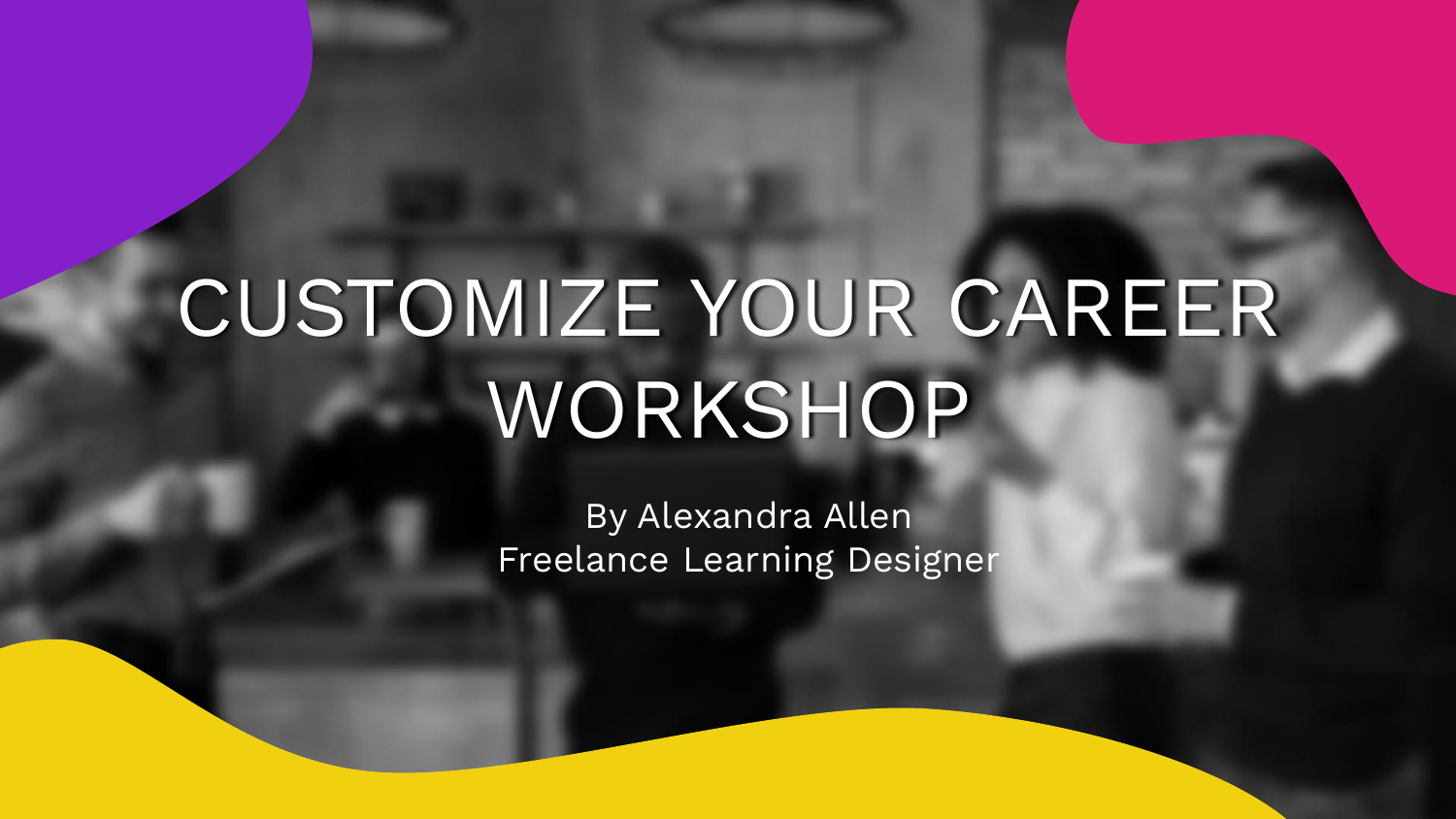## Workshop Flow

Quick intro to  $\bigcirc$  03

Case studies for inspiration

01

Learn the concept  $02$  Learn the concept  $04$ career



Exercise to customize your career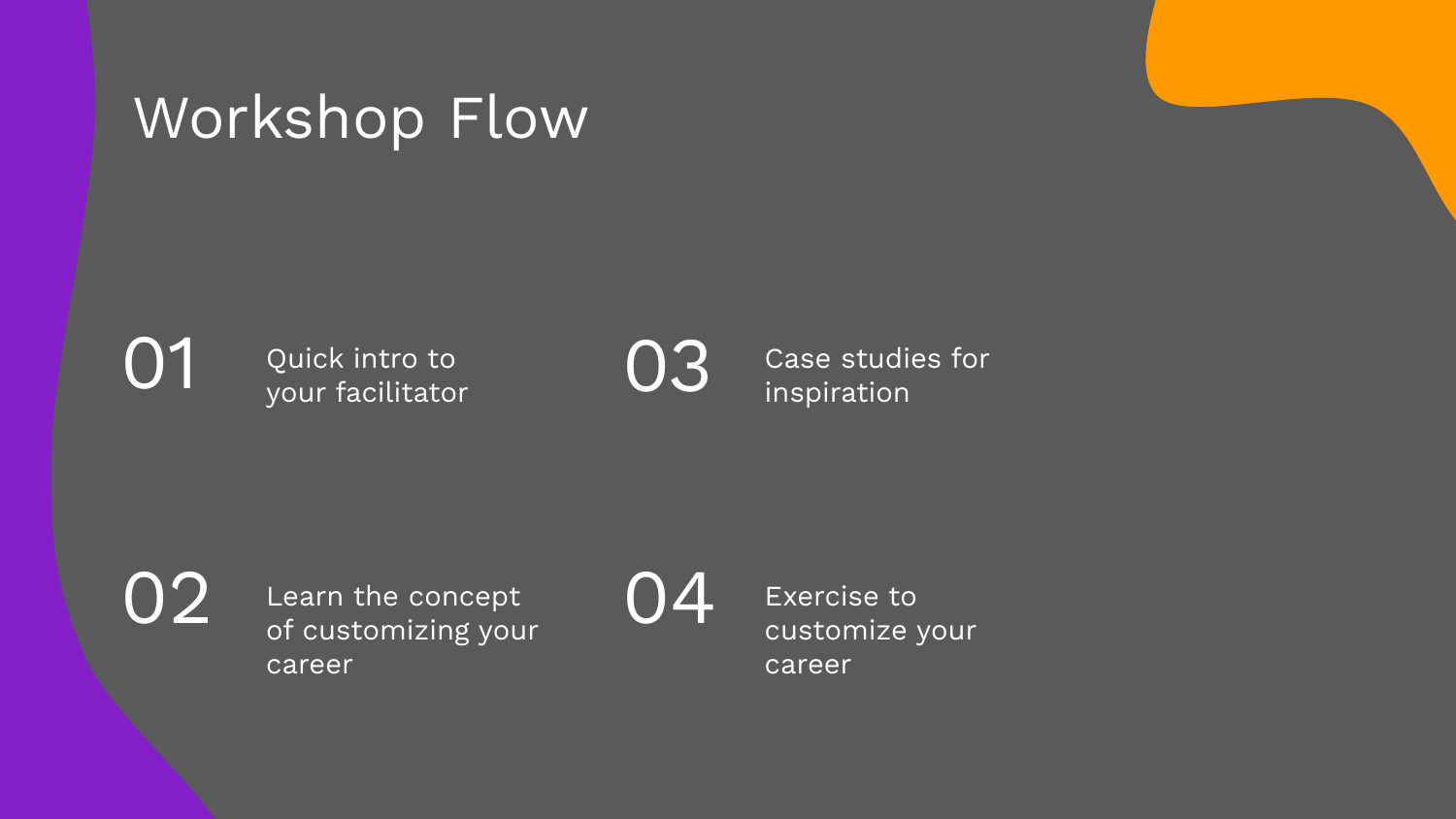## YOUR FACILITATOR



#### **ALEXANDRA ALLEN**

FREELANCER

I HELP EXPERTS & ORGANIZATIONS CREATE COURSES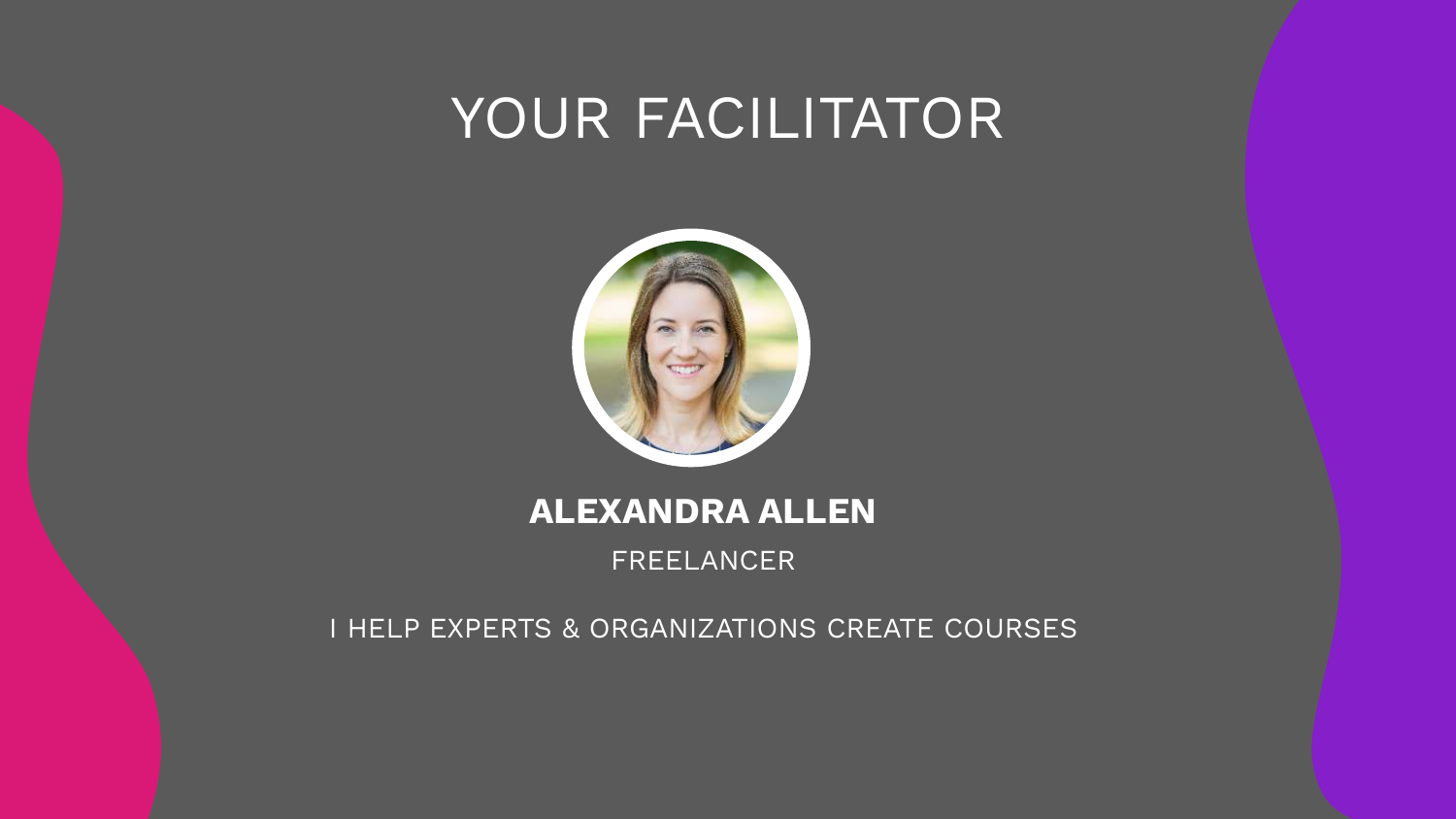## I'VE WORKED IN FOUR COUNTRIES



**MONTREAL** CANADA

**LONDON** ENGLAND

**SYDNEY** AUSTRALIA

**PARIS** FRANCE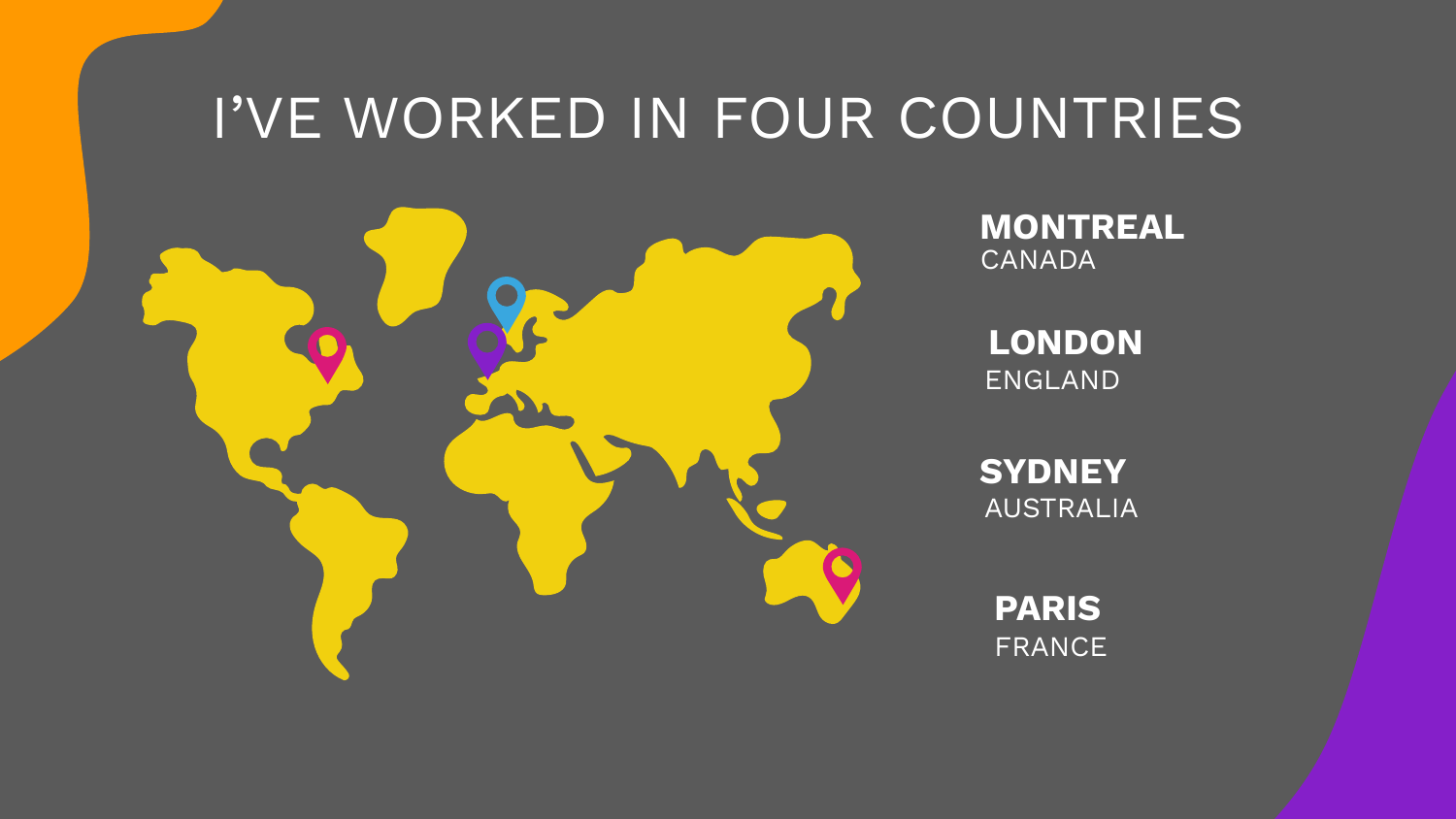## STEVE JOBS' PHILOSOPHY

"You can't connect the dots looking forward; you can **only connect them looking backwards**. So you have to trust that the dots will somehow connect in your future. You have to trust in something your gut, destiny, life, karma, whatever. This approach has never let me down, and it has made all the difference in my life."

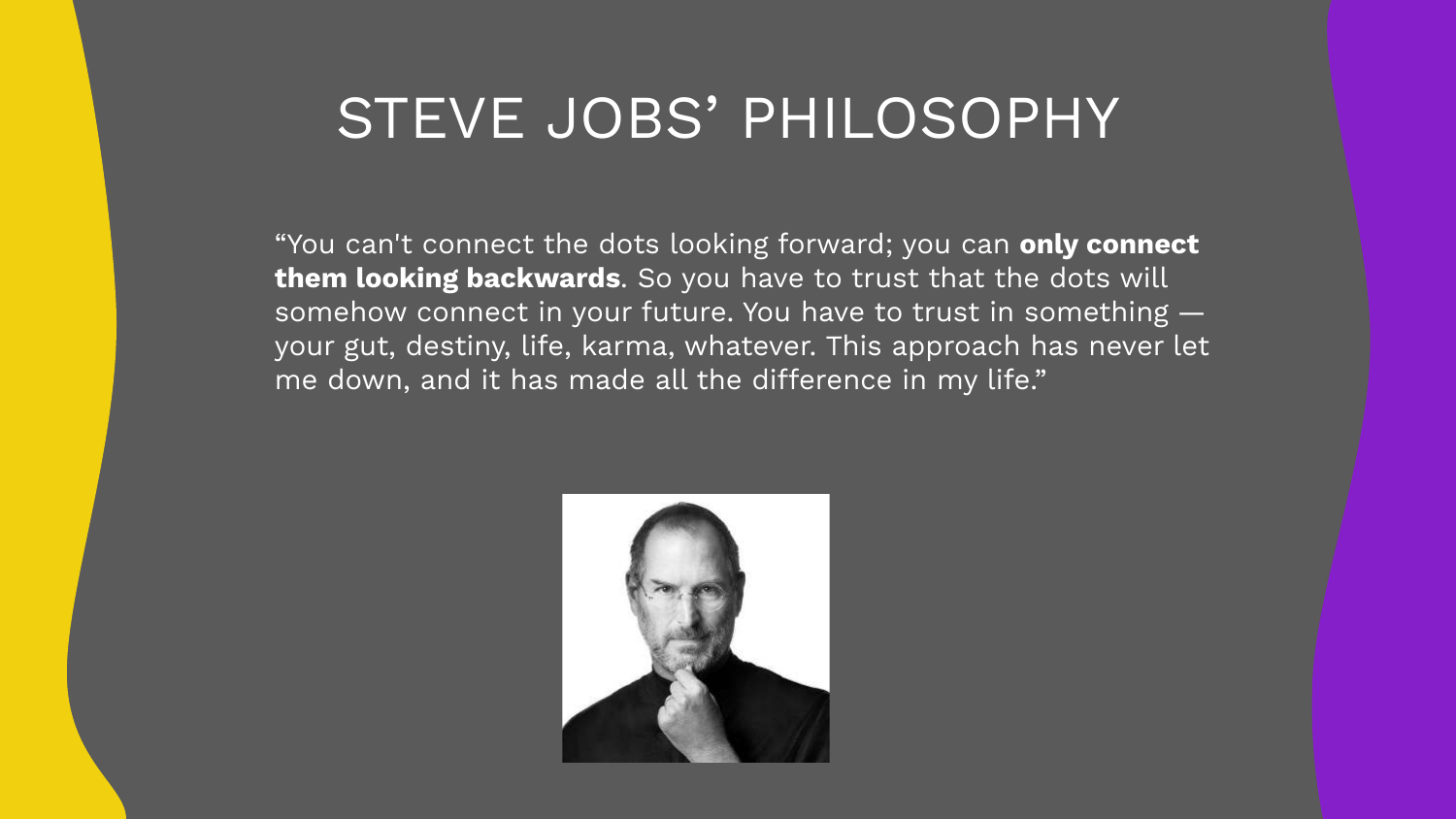## SUMMARY OF JOBS' KEY "DOTS"



| <b>Curiosity-Based Experience</b>                                     |               | <b>Application</b>                                                         |
|-----------------------------------------------------------------------|---------------|----------------------------------------------------------------------------|
| Tinkering with machinery with his father                              | $\rightarrow$ | Understanding craftsmanship and<br>attention to detail                     |
| Dropping out of college and sitting in on a<br>calligraphy class      | $\rightarrow$ | Appreciation of design (Macintosh's varied<br>fonts)                       |
| Exploring India and Buddhism                                          | $\rightarrow$ | Apple's simple aesthetic                                                   |
| Living on an apple orchard                                            | $\rightarrow$ | The inspiration for the MAC logo                                           |
| Pursuing his hobby electronics in the Home<br>Brew computer club      | $\rightarrow$ | Creating the first MAC with Steve<br>Wozniack                              |
| Starting NeXT during his wilderness years                             | $\rightarrow$ | Using NeXT's operating system as a core in<br>the new MAC operating system |
| Lifelong passion for music (particularly U2,<br>Beatles, John Lennon) | $\rightarrow$ | Launch of iTunes                                                           |
| Getting a taste of the entertainment<br>industry at Pixar             | $\rightarrow$ | Creating the iPod, iTunes Store and Apple<br>TV                            |

*Source: This is a reformatted table from [Simmons, Michael. \(2015, January 15\). The №1 Predictor Of Career Success According To Network Science.](https://www.forbes.com/sites/michaelsimmons/2015/01/15/this-is-the-1-predictor-of-career-success-according-to-network-science/?sh=41ed0f70e829) with the addition of Jobs' Pixar experience.*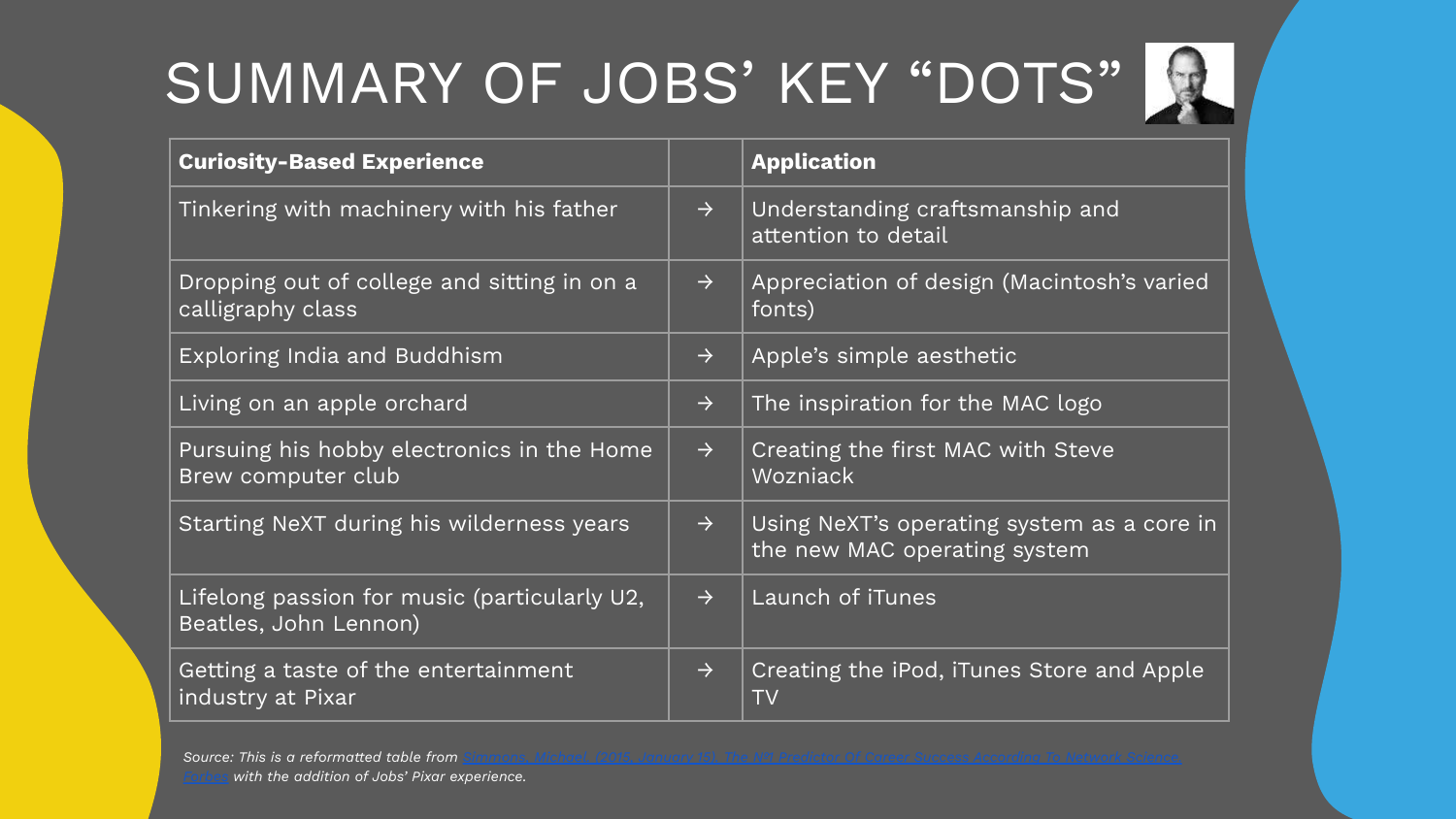## SUMMARY OF ALEXANDRA'S KEY "DOTS"



| <b>Curiosity-Based Experience</b>          |               | <b>Application</b>                                                   |
|--------------------------------------------|---------------|----------------------------------------------------------------------|
| Interning at a law firm                    | $\rightarrow$ | Exhibiting professionalism and attention<br>to detail                |
| Moving to London                           | $\rightarrow$ | Building a professional network from<br>scratch                      |
| Working as a Project Manager               | $\rightarrow$ | Using simple structures to manage<br>projects                        |
| <b>Studying Management Consulting</b>      | $\rightarrow$ | Identifying gaps in business<br>management                           |
| Living in Paris                            | $\rightarrow$ | Appreciation for design                                              |
| Working at Ubisoft                         | $\rightarrow$ | Becoming a creator and mastering<br>remote work                      |
| Studying Learning Design and<br>Technology | $\rightarrow$ | Becoming a learning experience<br>designer                           |
| Working at a startup incubator             | $\rightarrow$ | Learning about entrepreneurship and<br>online, cohort-based learning |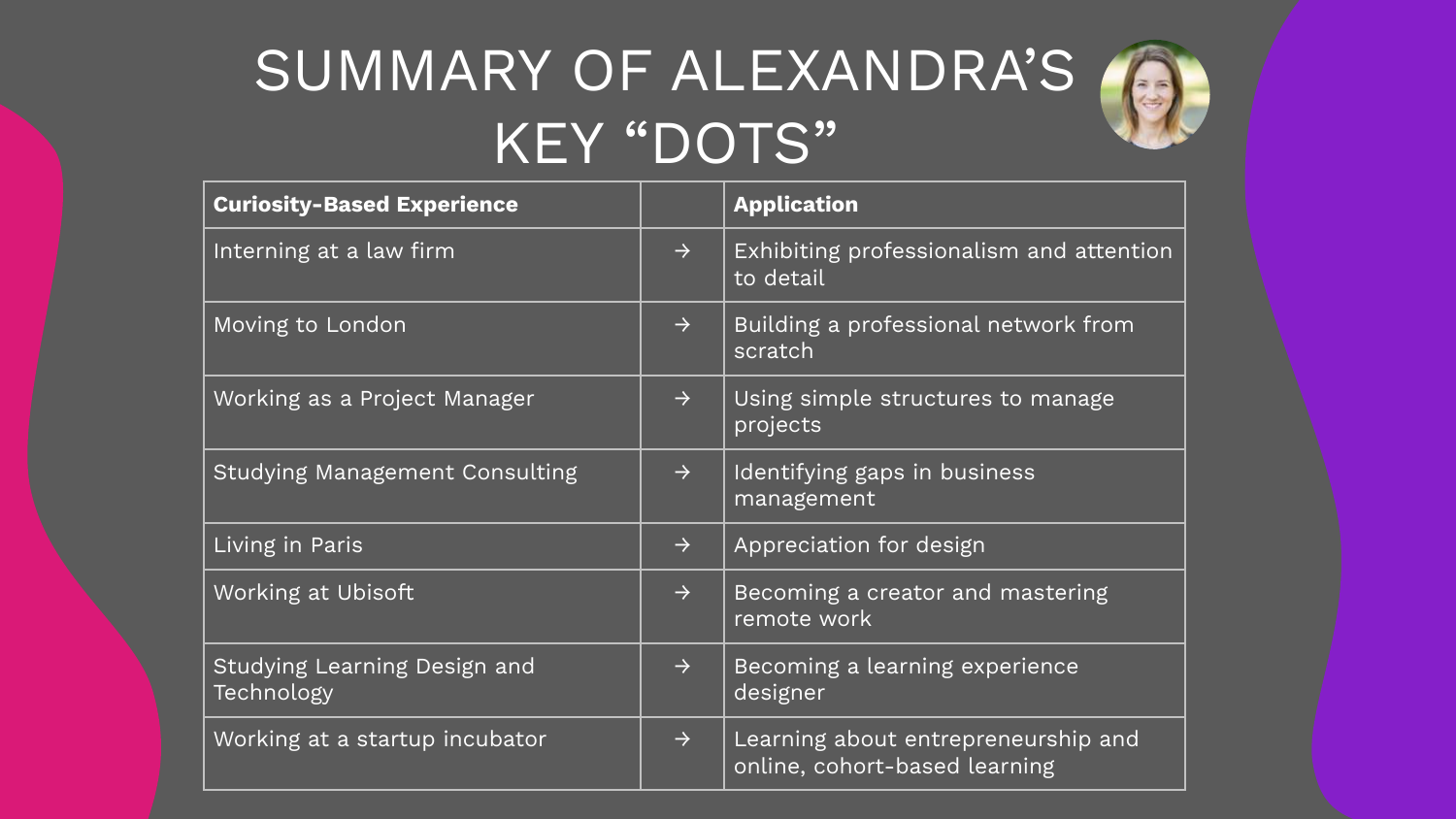#### INDIVIDUAL BRAINSTORM (3 MINS)

**In the first column of your Worksheet, list six to eight curiosity-based experiences you've had.**

Note: experiences can be personal (travel, cooking, dance classes, etc) or professional (jobs, courses, learning a new skill, etc).

Tip: Checkout the examples in your Worksheet if you need more ideas.

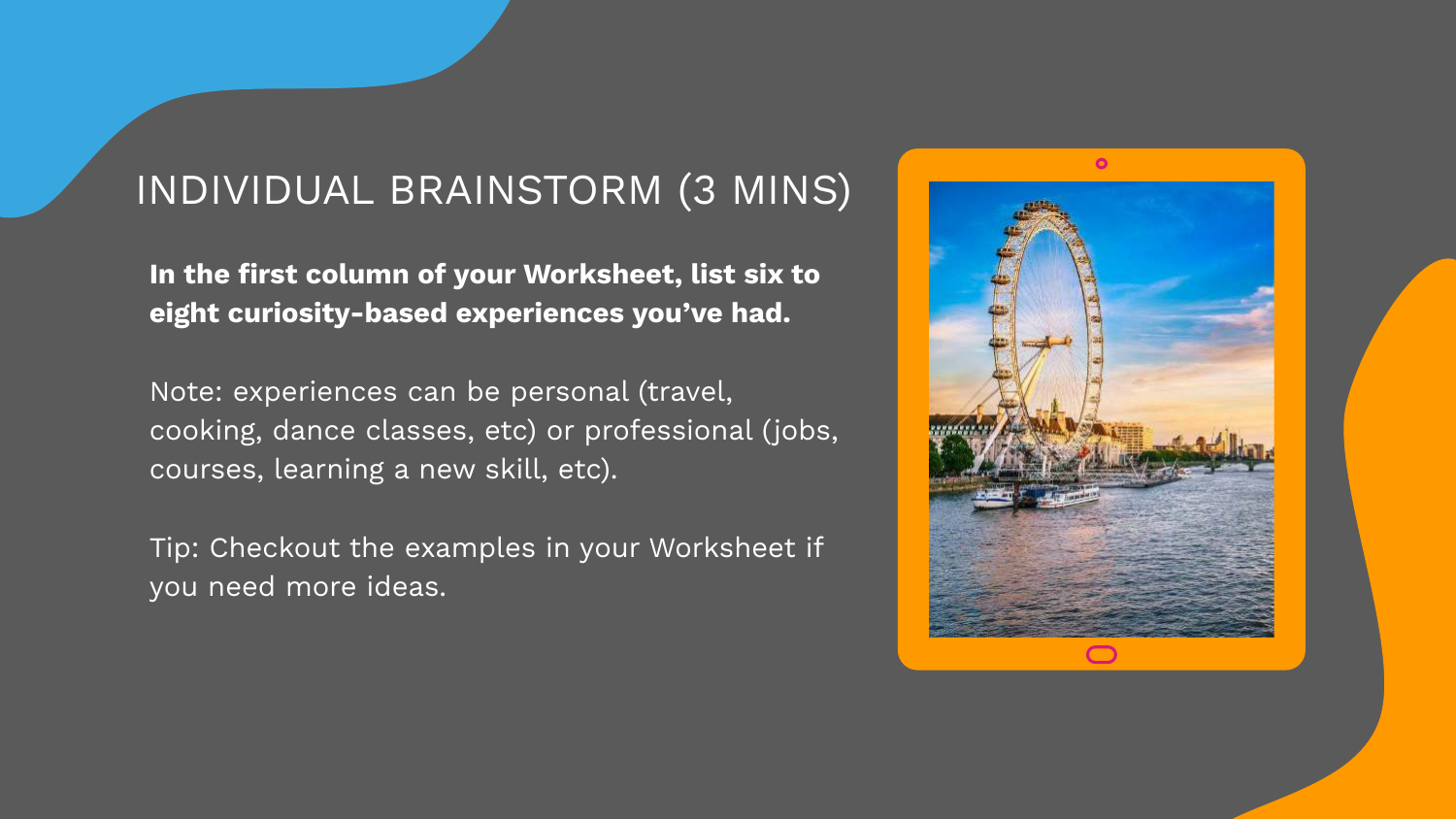#### BREAKOUT SESSION (6 MINS)

**Share two of your curiosity-based experiences. Explain how you could apply something you learned from each to a** *new* **context.** 

Tip: Think of these as "how to do X", "inspiration for Y", "perspective on Z", etc.

Examples: "Moving to London" application = "Building a network" "Living on an Apple Orchard" application = "Inspiration for Mac logo"

"Built a Startup" application = "appreciation for prototyping"

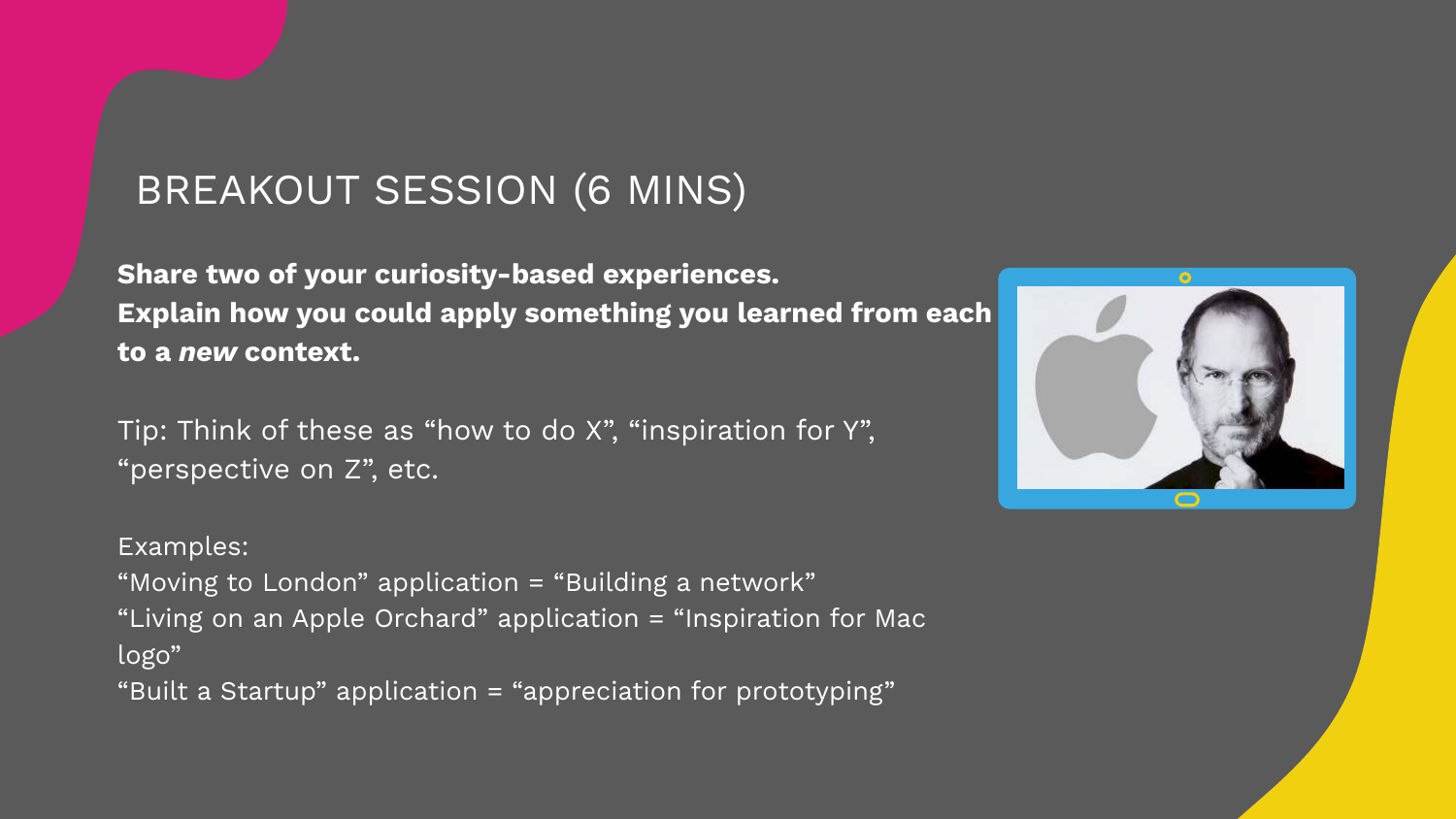#### INDIVIDUAL BRAINSTORM (3 MINS)

**In the second column of your Worksheet, list one thing from each curiosity-based experience that you could apply to a** *new* **context.** 

Tip: Think of these as "how to do X", "inspiration for Y", "perspective on Z", etc.

Examples: "Moving to London" application = "Building a network" "Living on an Apple Orchard" application = "Inspiration for logo" "Built a Startup" application = "appreciation for prototyping"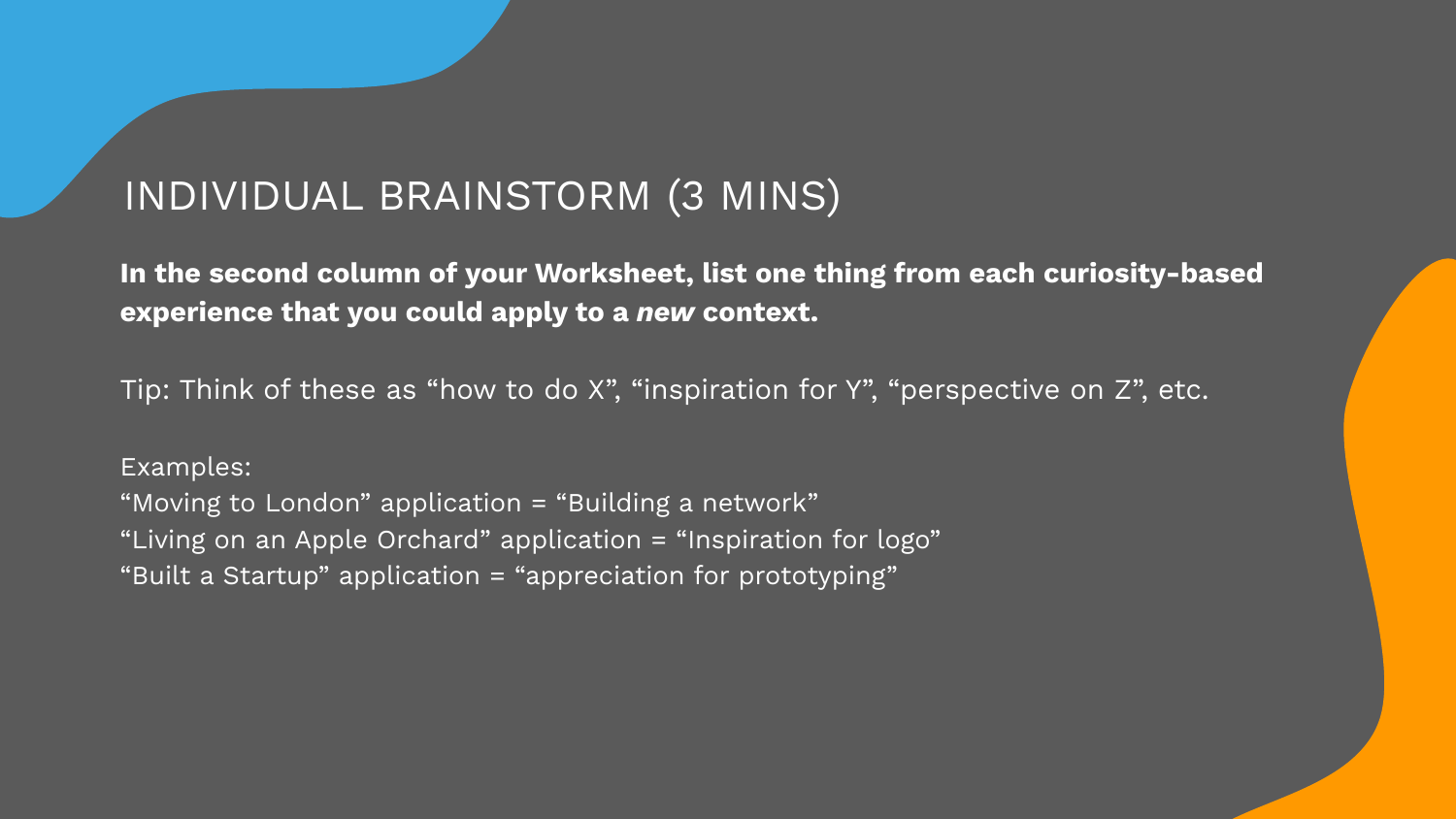#### BREAKOUT SESSION (6 MINS)

**Refine your thinking by sharing your list of applications.** 

#### **Summarize:**

- Which applications stand out to you and why?
- Which experiences are you struggling to draw applications from and why?

Tip: Look for reactions as you speak.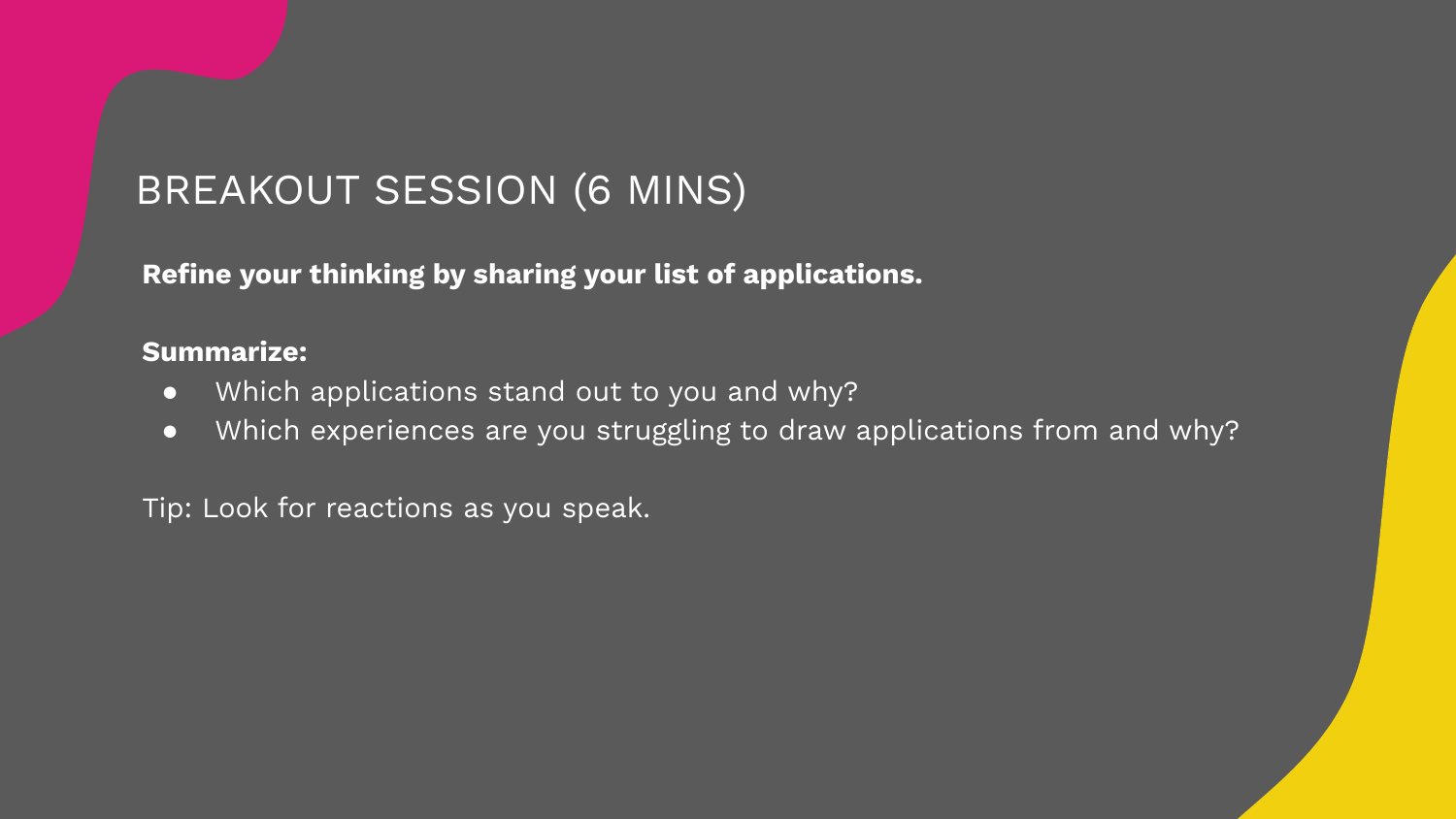#### INDIVIDUAL BRAINSTORM (2 MINS)

**In the second column of your Worksheet, refine your list of applications.**

Tip: Incorporate the feedback you got in your breakout room.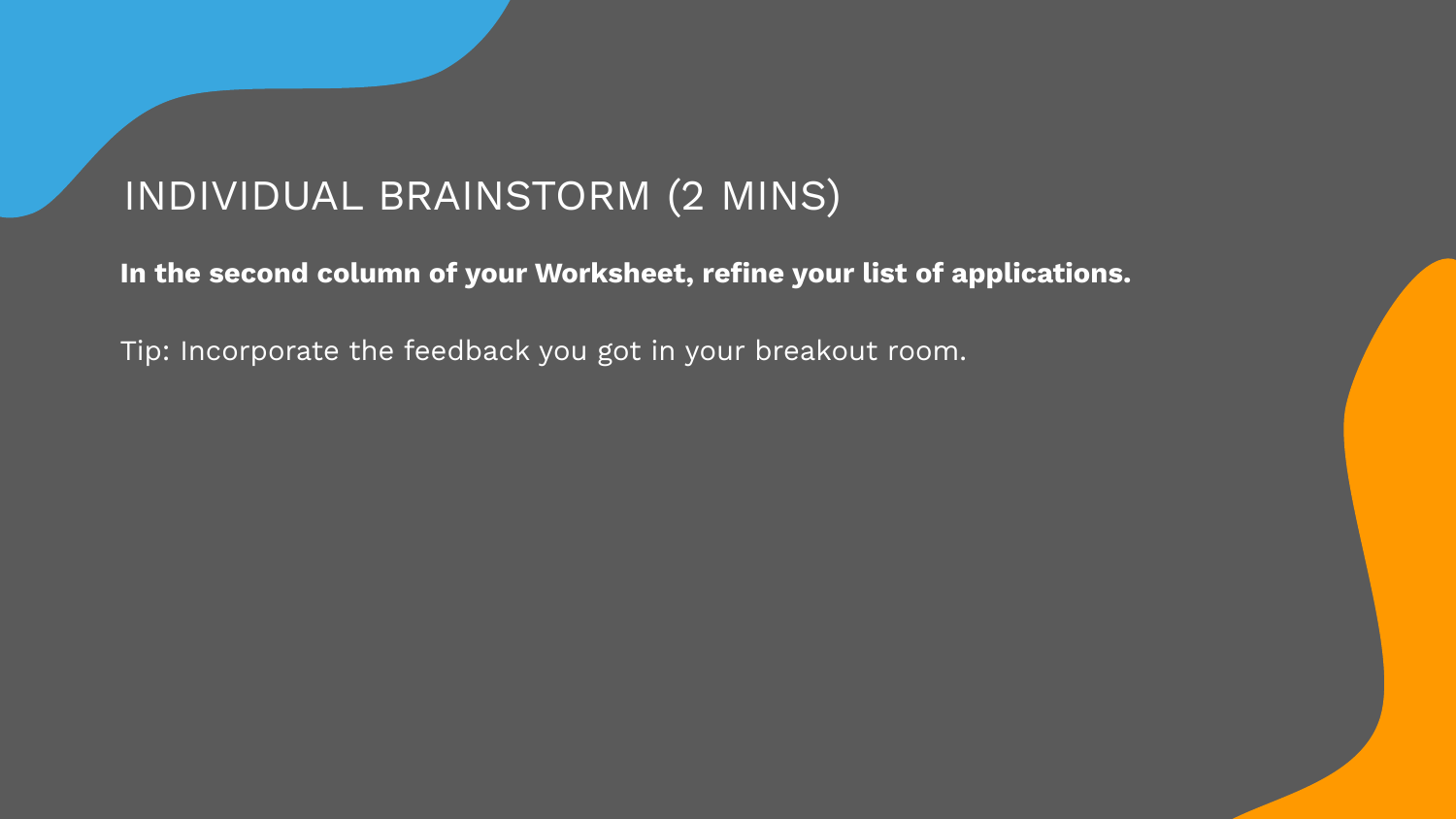#### Reflective Discussion

- How was the exercise?
- What's your biggest takeaway?
- What's one thing you'll do differently to customize your career going forward?
- Anything else you'd like to share?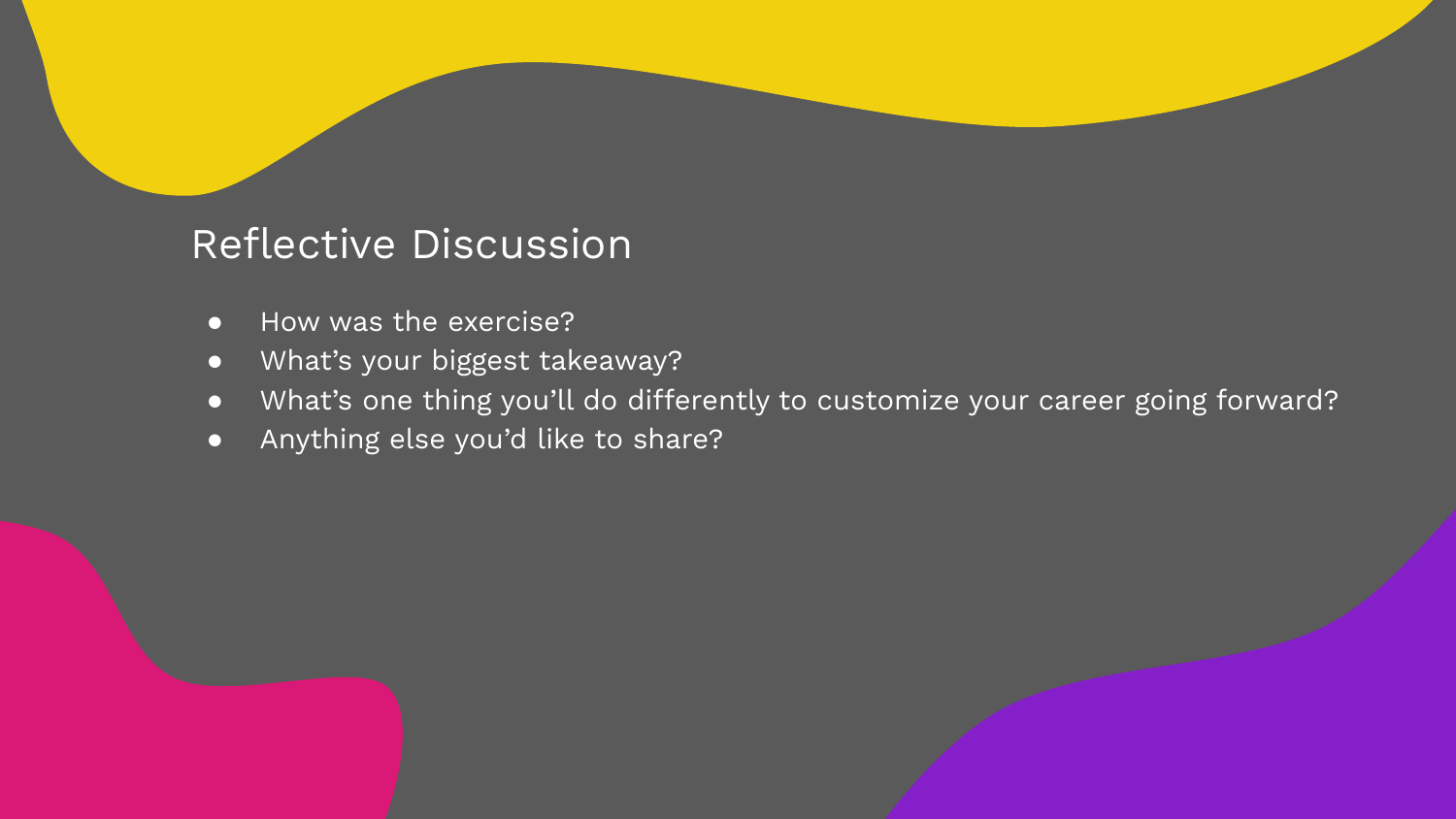## What we covered today

Quick intro to  $\bigcirc$  03

Case studies for inspiration

01

Learn the concept of customizing your career  $02$  Learn the concept  $04$ 

Exercise to customize your career